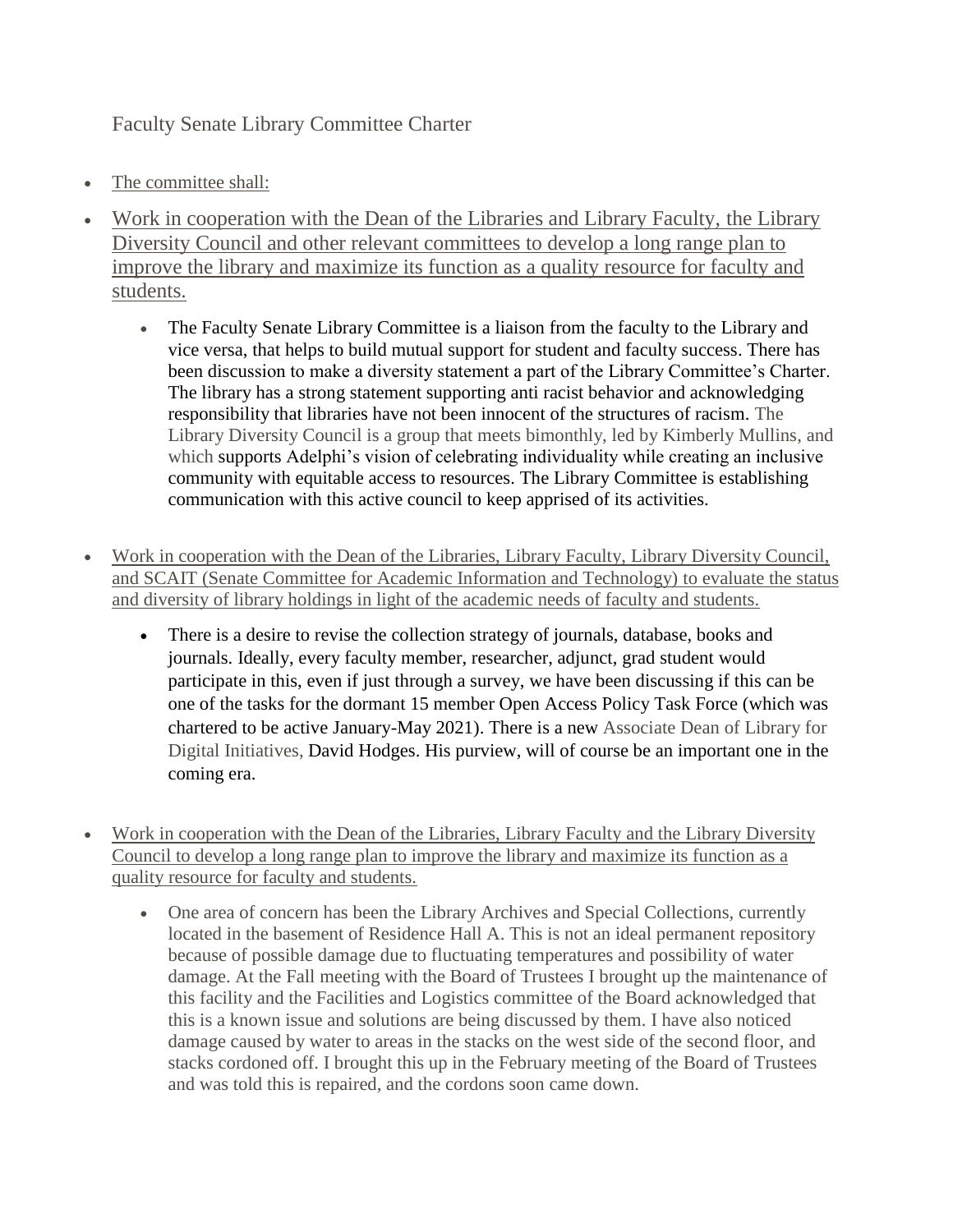- Work to support, strengthen, and monitor the system of library liaison with schools and departments to ensure currency in library acquisitions.
	- This had been an ongoing concern since it was brought to the attention of the Committee in the year preceding the pandemic. Each department or school's Library Liaison is an integral part of keeping the library's holdings current and it is a benefit to the Faculty to have this system in place. We urge all faculty to make full use of these scholars to maintain a strong Library. Usually at the beginning of each semester your Liaison will contact you about the resources they can offer you from the library. We have seen a more robust outreach from Library Liaisons since these discussions occurred.
- Work to inform the Adelphi Community of the progress of negotiations with journal publishers and updating news of changes in access to such publications.
	- The burden of journal prices is both increasing and problematic. Libraries have efficiency when they can pick and choose journals in subject areas that matched their own strengths and interests on campus, but this is not possible with the system of bundling, which is how most journal subscriptions get used by higher ed. This means that journals that are used by our community frequently are in a package with many journals that are rarely used. A typical higher education library spends about 2/3 of the "library budget" on salaries, and about 90% of the rest on subscriptions. The materials budget as a percentage of a university operating budget has decreased over the last 20+ years. But subscription costs have gone up far faster than inflation, while the profits of the commercial publishers are enormous by the standards of almost any industry and have been impervious to market forces. The reality is that the amount of money universities spend on journals has grown at a rate much faster than inflation, up to 5x the rate of inflation. We have been very well informed by Dean Ilik about the negotiations with journal publishing issues and the push toward having more Open Access publishing.
- Coordinate with Scholarship Committee information to be distributed to the faculty about the Institutional Repository, (formerly Digital Commons) as it progresses towards implementation.
	- Adelphi has adopted Esploro as its institutional repository, replacing what was in place as Digital Commons. By engaging in a pilot project, cataloging assets for Adelphi's *Celebration of Scholarly Research and Creative Works*, the Catalog and Metadata Strategies Unit of the Library created metadata for this collection from the ground up. Assistant professor, and Performing Arts Library Liaison James Cho, authored an article about this process ["Cataloging for a Celebration: Metadata for an Institutional](https://www.tandfonline.com/doi/full/10.1080/01639374.2021.2018633) Repository From [the Ground Up,](https://www.tandfonline.com/doi/full/10.1080/01639374.2021.2018633)" which was published in the journal *Cataloging & Classification Quarterly* in December.
	- There is a Working Group on the Institutional Repository within the library.

# **Taylor & Francis**

## **\$47.00**

48 hours access to article PDF & online version